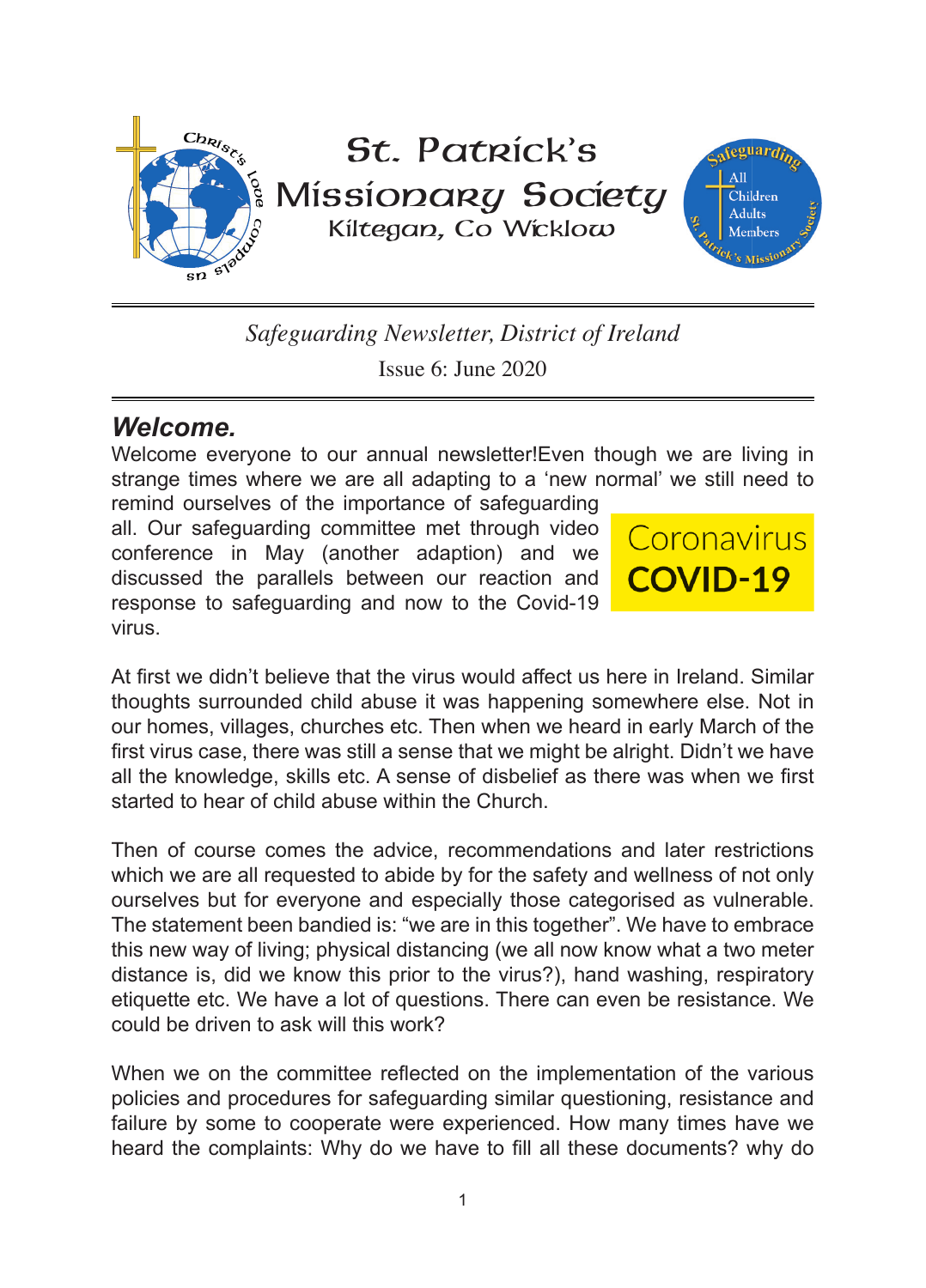I need Garda vetting? Why should I sign the book in the sacristy etc, etc? This too had to become the new normal to ensure that all are safeguarded especially the young and vulnerable.

We are also conscious that during this time of the restrictions as a result of the virus there are many children/vulnerable persons at risk because of the potential to be harmed. Sadly they do not have the support systems in place i.e. school, support groups, access to counsellors etc during the lockdown.

*Abuse of children has not gone away, and the reality of abuse for some children is increased during this period where they are largely invisible. We know well that most children are abused by people they know, family members, relatives, neighbours and other trusted adults. It is therefore important that Church ministry considers the wellbeing of children at what is probably a frightening time for them.* NBSCCCI (National Board for Safeguarding Children Catholic Church Ireland May 2020 Newsletter.

The Safeguarding Committee will continue to support the implementation of safeguarding practices throughout our District. Safeguarding Committee District of Ireland

*Pope Francis, Apostolic letter – Motu Proprio on the protection of minors and vulnerable persons (March 26th 2019).* 

*The protection of minors and vulnerable persons is an integral part of the Gospel message that the Church and all its members are called to proclaim throughout the world. Christ himself, in fact, has entrusted us with the care and protection of the weakest and defenceless;* 



*whoever receives one child such as this in my name receives me. (Mt 18: 5)*

### *Vos Estis Lux Mundi 2019*

On May 7th 2019, Pope Francis issued an apostolic letter, entitled "Vos Estis lux mundi, (*You are the light of the world*). This letter came from the Pope on his own initiative and not in response to any particular request, hence, it is known as *Motu Proprio.*

The structure of the document is broken into the following:

**a. An introduction** which focuses on all crimes of a sexual nature committed within the Church by clergy and religious and the devastating consequences for those how suffered the abuse and for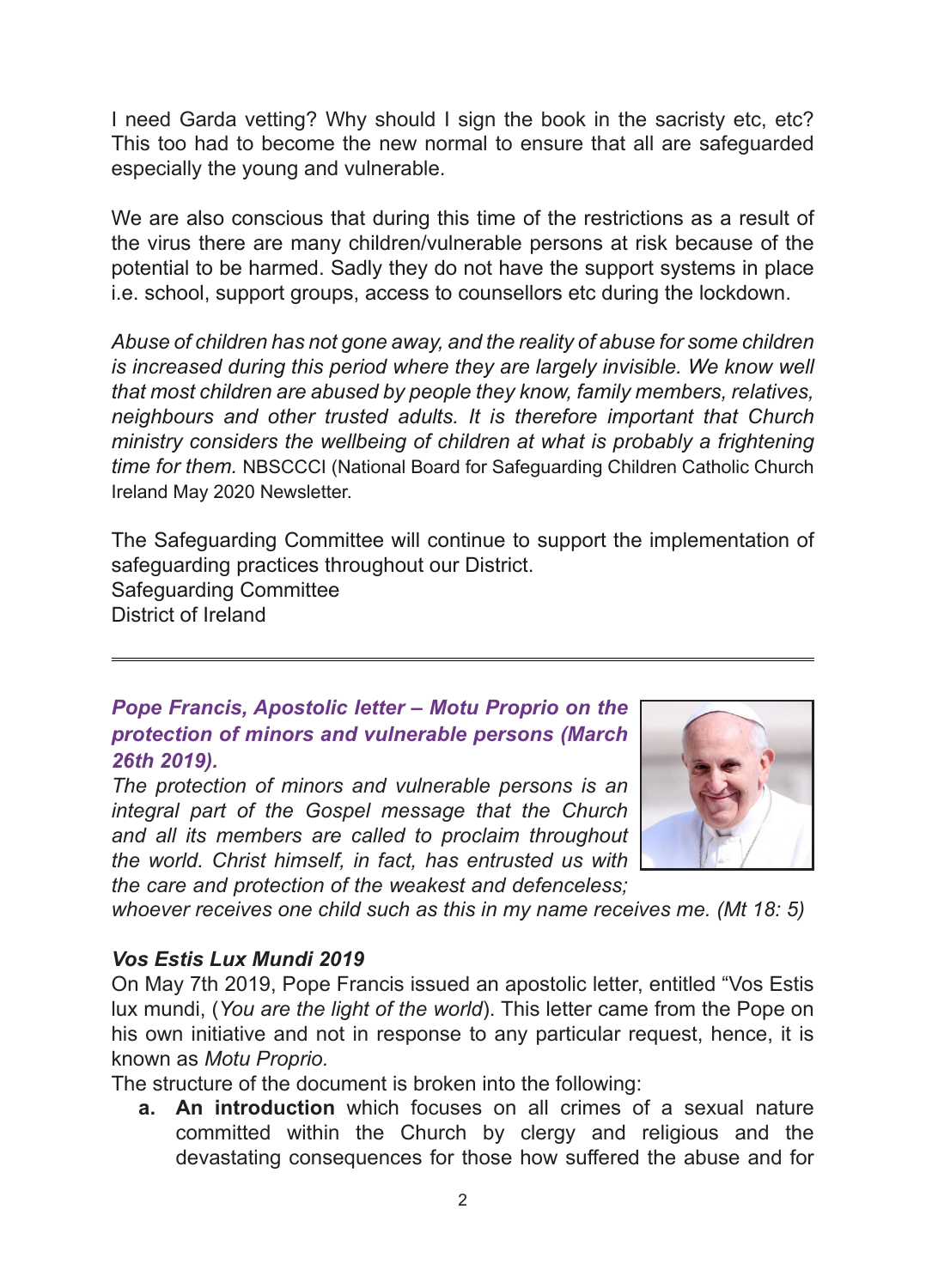the wider faithful community and the responsibility of Bishops, and other ministers of the Church.

- **b. Title 1 (Articles 1-5).** The first few Articles details the general provision of the law, clarifying the type of behaviours which constitute the crime and indicating how reports are to be received and dealt with and introduces a new offence of trying to interfere with or avoid investigation of allegations. This section also introduces a very helpful definition of a "vulnerable adult" into Canon Law.
- **c. Title 11 (Article 6-19).** This section details the procedures to be followed and the actions to be taken when the person, at the centre of a report is a Bishop or someone considered to have the same responsibility in Canon law to that of a Bishop.

In the *Motu Proprio*, Pope Francis highlights that a principal responsibility of all ecclesiastical authorities is the appropriate care of those who have been harmed in anyway by the behaviours detailed in Article 1.

*For further information, please see:*

- www.safeguarding.ie GAP Paper No. 6, *Shedding Light on Vos Estis Lux Mundi*, February, 2020.
- https://www.vaticannews.va/en/pope/news/2019-05/pope-francis-motuproprio-sex-abuse-clergy-religious-church.html
- *• Vos Estis lux Mundi: A Canonist reads the Motu Proprio of Pope Francis,* Fr Aidan McGrath, ofm, March 2020.

### **Garda Vetting**

If you would like to renew your vetting or have any queries about your vetting please contact Sandra Neville:

Email: sandra.neville@spms.ie

**Access Northern Ireland If you wish to minister in Northern Ireland (not once off) please contact: Andy Thomson, Vetting and Barring Coordinator for the Northern Dioceses Email: Andy.thomson@soddc.org**